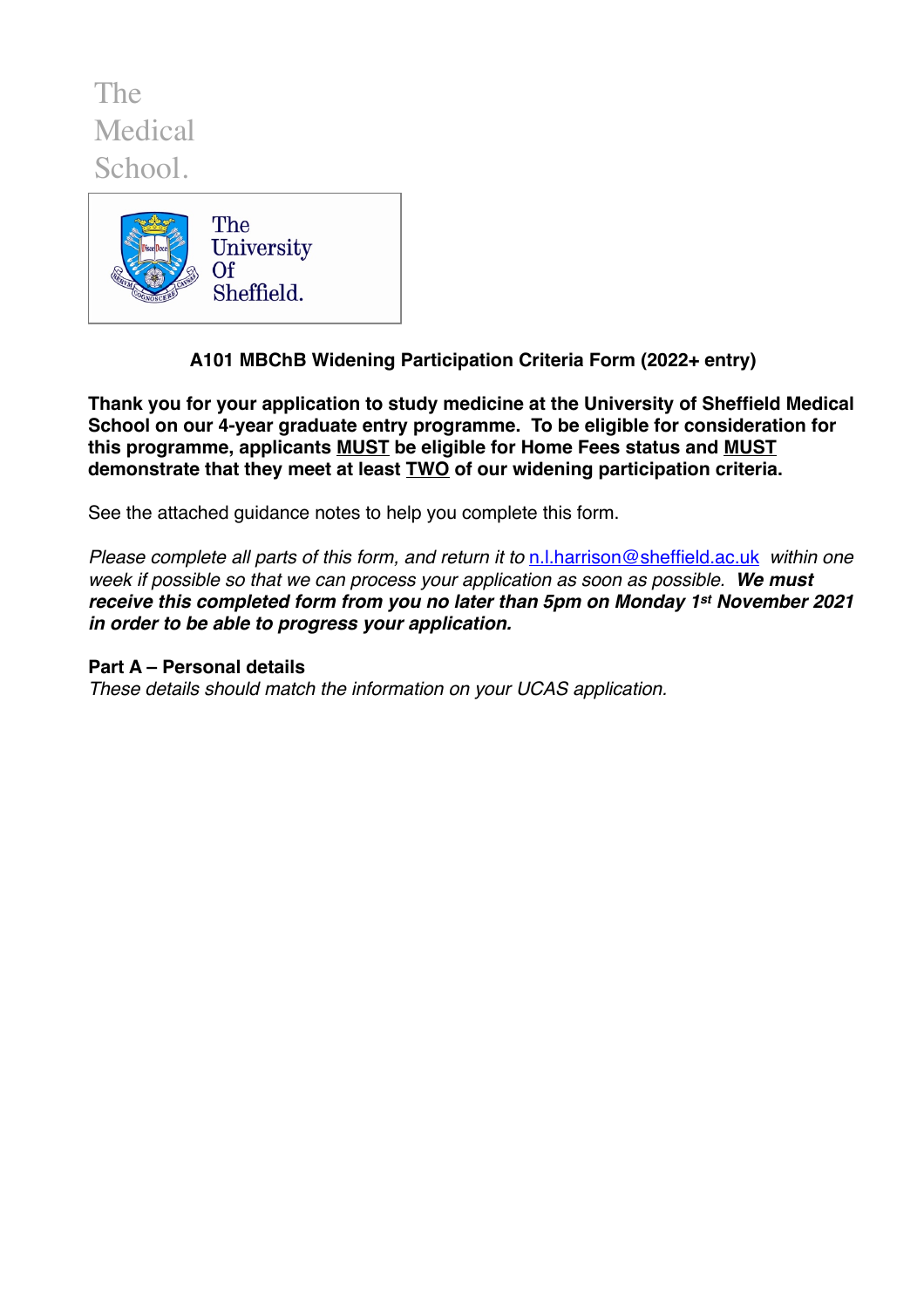| <b>UCAS Personal ID 1</b>                                                         |                       |
|-----------------------------------------------------------------------------------|-----------------------|
| <b>First name</b>                                                                 |                       |
| Last name                                                                         |                       |
| Date of Birth                                                                     |                       |
| When did you<br>complete your A-<br><b>Levels (or equivalent</b><br>studies)? 2   |                       |
| Home address during<br>your final year of A-<br>Level (or equivalent)<br>studies. | Address:<br>Postcode: |

## **Part B – Widening participation criteria**

*Please indicate with a* ✓ *any or all of the criteria that applied to you at the point you completed your A-Levels (or equivalent studies). We will require you to provide whatever evidence you can to support your widening participation status (or an explanation of why this cannot be provided) at the point of registration if you join the programme.*

| <b>Widening Participation Criterion</b>                          | if<br><i>this</i><br>applies<br>to you |
|------------------------------------------------------------------|----------------------------------------|
| I lived in an area with a low progression to higher education. 3 |                                        |
| I lived in a deprived area. 4                                    |                                        |
| I received free school meals in years 10-13. 5                   |                                        |
| I received a 16-19 bursary or similar grant. <sup>6</sup>        |                                        |
| I lived in Local Authority Care during my secondary education. 7 |                                        |
| I was a young carer. 8                                           |                                        |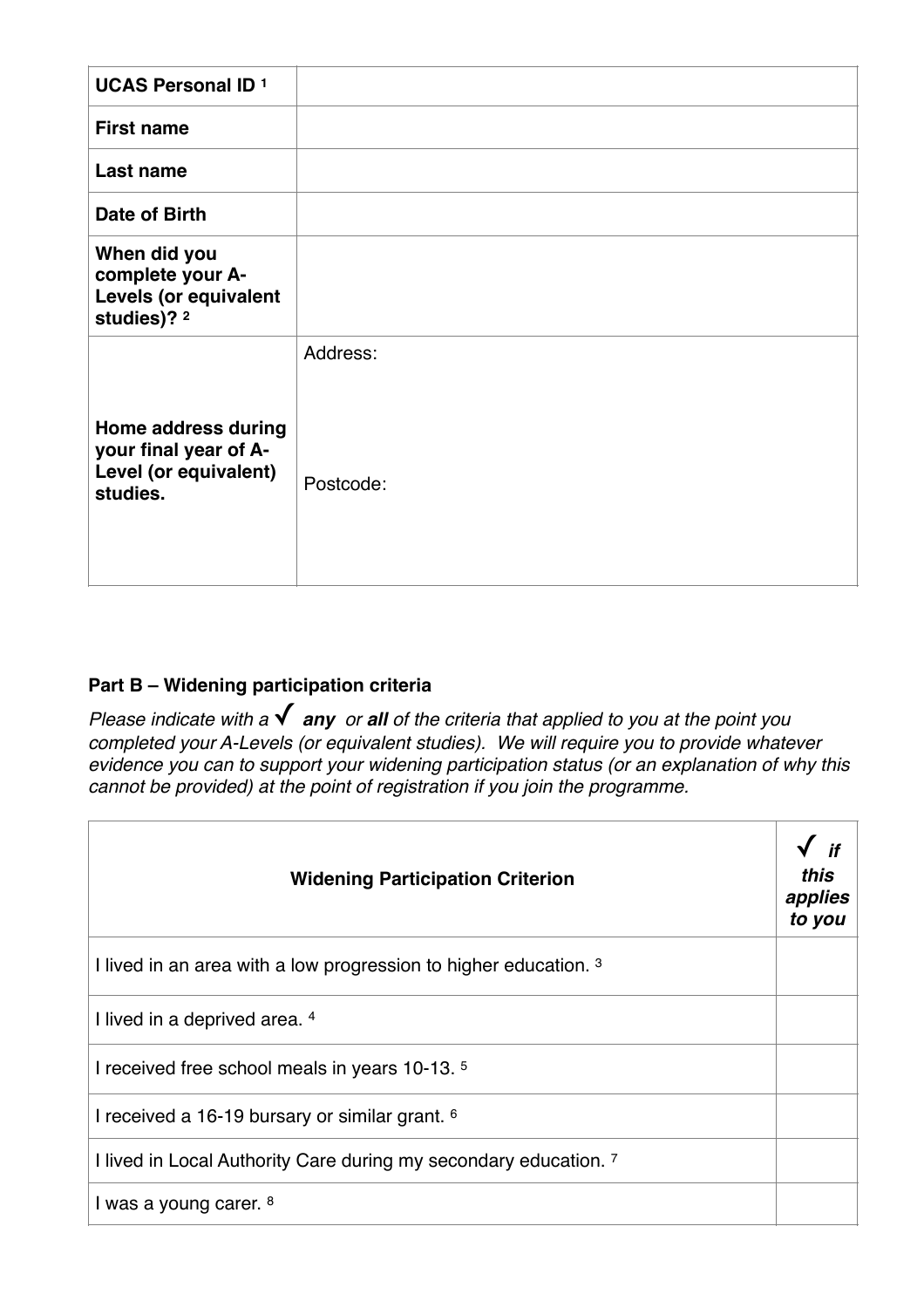| I was estranged from my parents or legal guardians during my secondary<br>education. <sup>9</sup>                          |                       |  |
|----------------------------------------------------------------------------------------------------------------------------|-----------------------|--|
| My parents or legal guardians do not have any Higher Education qualifications<br>(obtained either in the UK or abroad). 10 |                       |  |
| My parents were unemployed or working in unskilled jobs. (NS-SEC bands 4-8). <sup>11</sup>                                 |                       |  |
| Please state the occupations of your parents and indicate which parent was the<br>main earner:                             |                       |  |
| Father:<br>Code:                                                                                                           | <b>ONS Occupation</b> |  |
| Mother:<br>Code:                                                                                                           | <b>ONS Occupation</b> |  |
| Main Earner:<br>Father / Mother (Delete one as appropriate)                                                                |                       |  |
| I have a disability that has been declared on my UCAS application form. 12                                                 |                       |  |

## **Part C – Declaration**

I confirm that the information given on this form is true, complete and accurate. I understand that a false declaration may result in any offer of a place being withdrawn.

Signed: Date:

## **Guidance notes**

The following guidance notes are provided to help you complete this form.

| <b>Guidance</b><br>note | <b>Explanation</b>                                                                                                                                                                                                                             |
|-------------------------|------------------------------------------------------------------------------------------------------------------------------------------------------------------------------------------------------------------------------------------------|
|                         | This is your ten-digit UCAS identification number, which you can find via your<br>UCAS Track account or from your UCAS application form.                                                                                                       |
| $\overline{2}$          | Please state the year in which you completed your secondary education. This<br>is the year in which you completed your A-Levels, International Baccalaureate<br>or similar qualification before going to University to read your first degree. |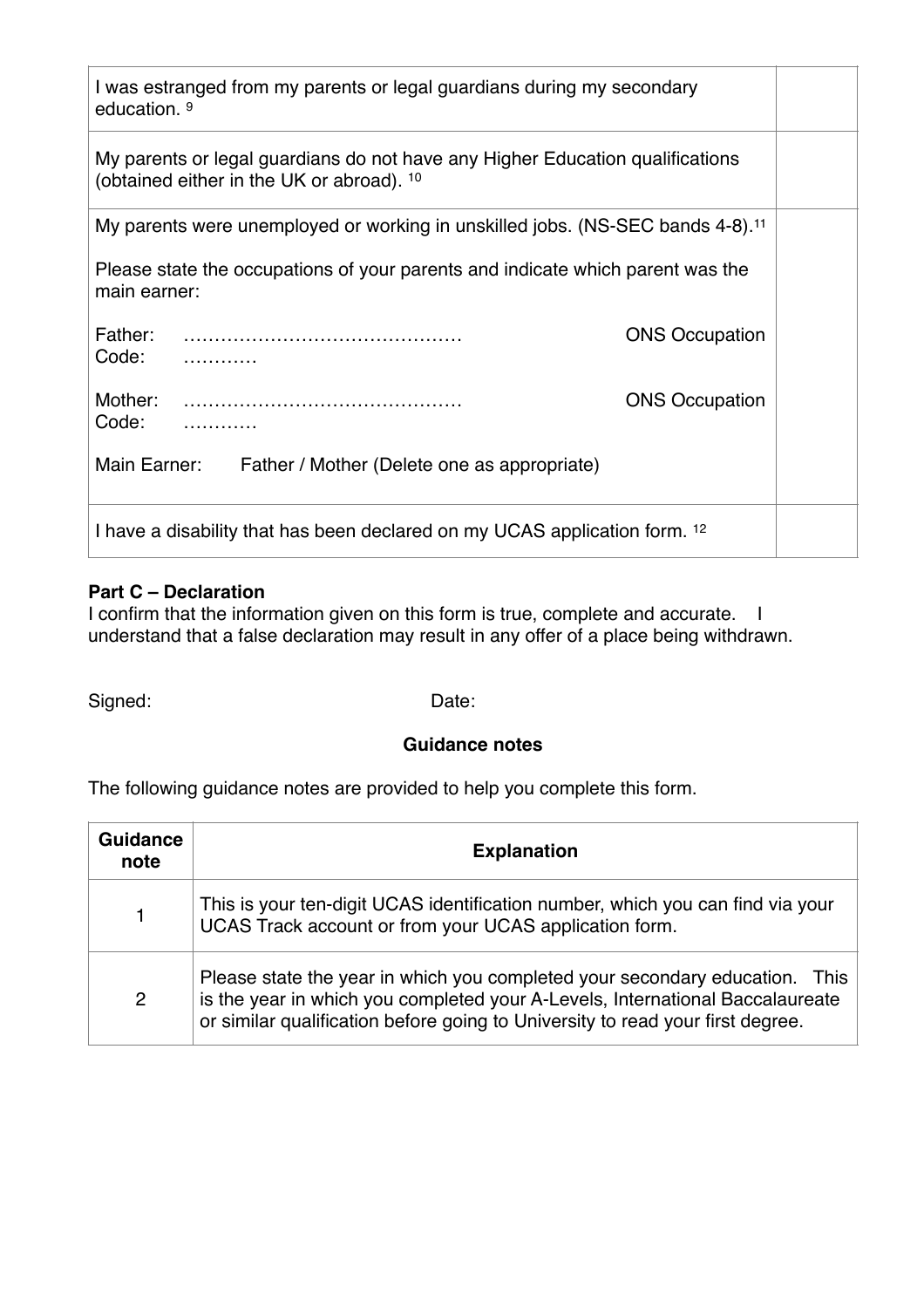| $\mathbf 3$             | We will consider you to have come from an area with low progression to higher<br>education if, in the year you completed your A-Levels (or equivalent<br>qualifications), you lived in an area that is classified as Quintile 1 (the lowest<br>quintile) in POLAR3 or POLAR4. This can be checked by using the link below<br>and putting your postcode into the Office for Students postcode checker. The<br>POLAR3 and POLAR4 classifications give five quintile groups of areas ordered<br>from '1' to '5'. We will consider you to meet this category if your postcode at<br>the time you completed your A-Levels (or equivalent qualifications) is in<br>POLAR3 quintile 1 or POLAR4 quintile 1. (https://<br>www.officeforstudents.org.uk/data-and-analysis/postcode-search/). |
|-------------------------|-------------------------------------------------------------------------------------------------------------------------------------------------------------------------------------------------------------------------------------------------------------------------------------------------------------------------------------------------------------------------------------------------------------------------------------------------------------------------------------------------------------------------------------------------------------------------------------------------------------------------------------------------------------------------------------------------------------------------------------------------------------------------------------|
|                         | We will consider you to have lived in a deprived area if, in the year you<br>completed your A-Levels (or equivalent qualifications) you lived in an area with<br>an Indices of Multiple Deprivation (IMD) rank in the lowest two quintiles.<br>For applicants from England, this equates to an IMD rank of up to 13,137.<br>This can be checked by using the following link and putting your postcode into                                                                                                                                                                                                                                                                                                                                                                          |
| $\overline{4}$          | the postcode checker: http://imd-by-postcode.opendatacommunities.org/                                                                                                                                                                                                                                                                                                                                                                                                                                                                                                                                                                                                                                                                                                               |
|                         | For applicants from Northern Ireland, this equates to a NI Multiple<br>Deprivation measure rank of up to 356. This can be checked by using the<br>following link and putting your postcode into the postcode checker: https://<br>deprivation.nisra.gov.uk/                                                                                                                                                                                                                                                                                                                                                                                                                                                                                                                         |
|                         | For applicants from Scotland, this equates to a Scottish Indices of Multiple<br>Deprivation rank of up to and including 2790. This can be checked by using<br>the following link and putting your postcode into the postcode checker using<br>the 2020 map: https://simd.scot/#/simd2020/BTTTFTT/9/-4.0000/55.9000/                                                                                                                                                                                                                                                                                                                                                                                                                                                                 |
|                         | For applicants from Wales, this equates to a Welsh Indices of Multiple<br>Deprivation rank of up to and including 764. This can be checked by using<br>the following link and putting your postcode into the postcode checker:<br>(https://wimd.gov.wales/)                                                                                                                                                                                                                                                                                                                                                                                                                                                                                                                         |
| 5                       | You should tick this box if you received free school meals at any point during<br>your GCSE or A-Level studies.                                                                                                                                                                                                                                                                                                                                                                                                                                                                                                                                                                                                                                                                     |
| <b>Guidance</b><br>note | <b>Explanation</b>                                                                                                                                                                                                                                                                                                                                                                                                                                                                                                                                                                                                                                                                                                                                                                  |
| 6                       | You should tick this box if you were in receipt of a 16-19 Bursary Fund or<br>Discretionary Learner Support with income threshold of £25,000 or below.                                                                                                                                                                                                                                                                                                                                                                                                                                                                                                                                                                                                                              |
| 7                       | You should tick this box if you lived in local authority care at any time during<br>your secondary education.                                                                                                                                                                                                                                                                                                                                                                                                                                                                                                                                                                                                                                                                       |